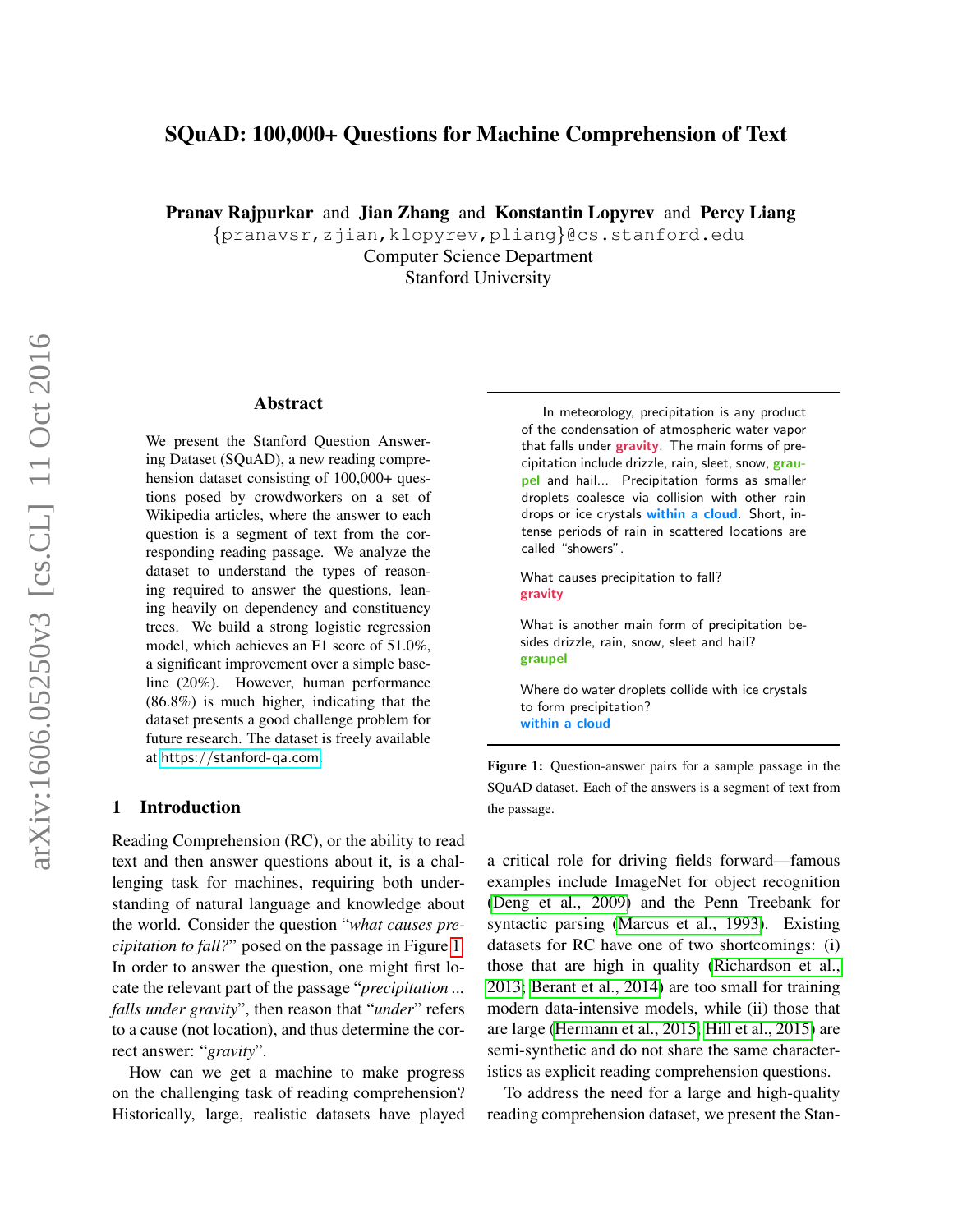ford Question Answering Dataset v1.0 (SQuAD), freely available at <https://stanford-qa.com>, consisting of questions posed by crowdworkers on a set of Wikipedia articles, where the answer to every question is a segment of text, or *span*, from the corresponding reading passage. SQuAD contains 107,785 question-answer pairs on 536 articles, and is almost two orders of magnitude larger than previous manually labeled RC datasets such as MCTest [\(Richardson et al., 2013\)](#page-0-1).

In contrast to prior datasets, SQuAD does not provide a list of answer choices for each question. Rather, systems must select the answer from all possible spans in the passage, thus needing to cope with a fairly large number of candidates. While questions with span-based answers are more constrained than the more interpretative questions found in more advanced standardized tests, we still find a rich diversity of questions and answer types in SQuAD. We develop automatic techniques based on distances in dependency trees to quantify this diversity and stratify the questions by difficulty. The span constraint also comes with the important benefit that span-based answers are easier to evaluate than freeform answers.

To assess the difficulty of SQuAD, we implemented a logistic regression model with a range of features. We find that lexicalized and dependency tree path features are important to the performance of the model. We also find that the model performance worsens with increasing complexity of (i) answer types and (ii) syntactic divergence between the question and the sentence containing the answer; interestingly, there is no such degradation for humans. Our best model achieves an F[1](#page-1-0) score of  $51.0\%$ ,<sup>1</sup> which is much better than the sliding window baseline (20%). Over the last four months (since June 2016), we have witnessed significant improvements from more sophisticated neural network-based models. For example, [Wang and Jiang \(2016\)](#page-0-1) obtained 70.3% F1 on SQuAD v1.1 (results on v1.0 are similar). These results are still well behind human performance, which is 86.8% F1 based on interannotator agreement. This suggests that there is plenty of room for advancement in modeling and learning on the SQuAD dataset.

<span id="page-1-1"></span>

| Dataset                                     | Ouestion<br>source           | Formulation                      | Size |
|---------------------------------------------|------------------------------|----------------------------------|------|
| SQuAD                                       | crowdsourced                 | RC,<br>spans<br>in passage       | 100K |
| <b>MCTest</b><br>(Richardson et al., 2013)  | crowdsourced                 | RC, multiple<br>choice           | 2640 |
| Algebra<br>(Kushman et al., 2014)           | standardized<br>tests        | computation                      | 514  |
| Science<br>(Clark and Etzioni, 2016)        | standardized<br>tests        | reasoning,<br>multiple<br>choice | 855  |
| WikiOA<br>(Yang et al., 2015)               | query logs                   | IR, sentence<br>selection        | 3047 |
| TREC-OA<br>(Voorhees and Tice, 2000)        | query logs +<br>human editor | IR, free form                    | 1479 |
| CNN/Daily<br>Mail<br>(Hermann et al., 2015) | summary<br>$+$<br>cloze      | RC, fill in<br>single entity     | 1.4M |
| CBT<br>(Hill et al., 2015)                  | cloze                        | RC, fill in<br>single word       | 688K |

Table 1: A survey of several reading comprehension and question answering datasets. SQuAD is much larger than all datasets except the semi-synthetic cloze-style datasets, and it is similar to TREC-QA in the open-endedness of the answers.

#### 2 Existing Datasets

We begin with a survey of existing reading comprehension and question answering (QA) datasets, highlighting a variety of task formulation and creation strategies (see Table [1](#page-1-1) for an overview).

Reading comprehension. A data-driven approach to reading comprehension goes back to [Hirschman](#page-0-1) [et al. \(1999\)](#page-0-1), who curated a dataset of 600 real 3rd– 6th grade reading comprehension questions. Their pattern matching baseline was subsequently improved by a rule-based system [\(Riloff and Thelen,](#page-0-1) [2000\)](#page-0-1) and a logistic regression model [\(Ng et al.,](#page-0-1) [2000\)](#page-0-1). More recently, [Richardson et al. \(2013\)](#page-0-1) curated MCTest, which contains 660 stories created by crowdworkers, with 4 questions per story and 4 answer choices per question. Because many of the questions require commonsense reasoning and reasoning across multiple sentences, the dataset remains quite challenging, though there has been noticeable progress [\(Narasimhan and Barzilay, 2015;](#page-0-1) [Sachan et al., 2015; Wang et al., 2015\)](#page-0-1). Both curated datasets, although real and difficult, are too small to support very expressive statistical models.

Some datasets focus on deeper reasoning abilities. Algebra word problems require understanding a story well enough to turn it into a system of equa-

<span id="page-1-0"></span> $1$ All experimental results in this paper are on SQuAD v1.0.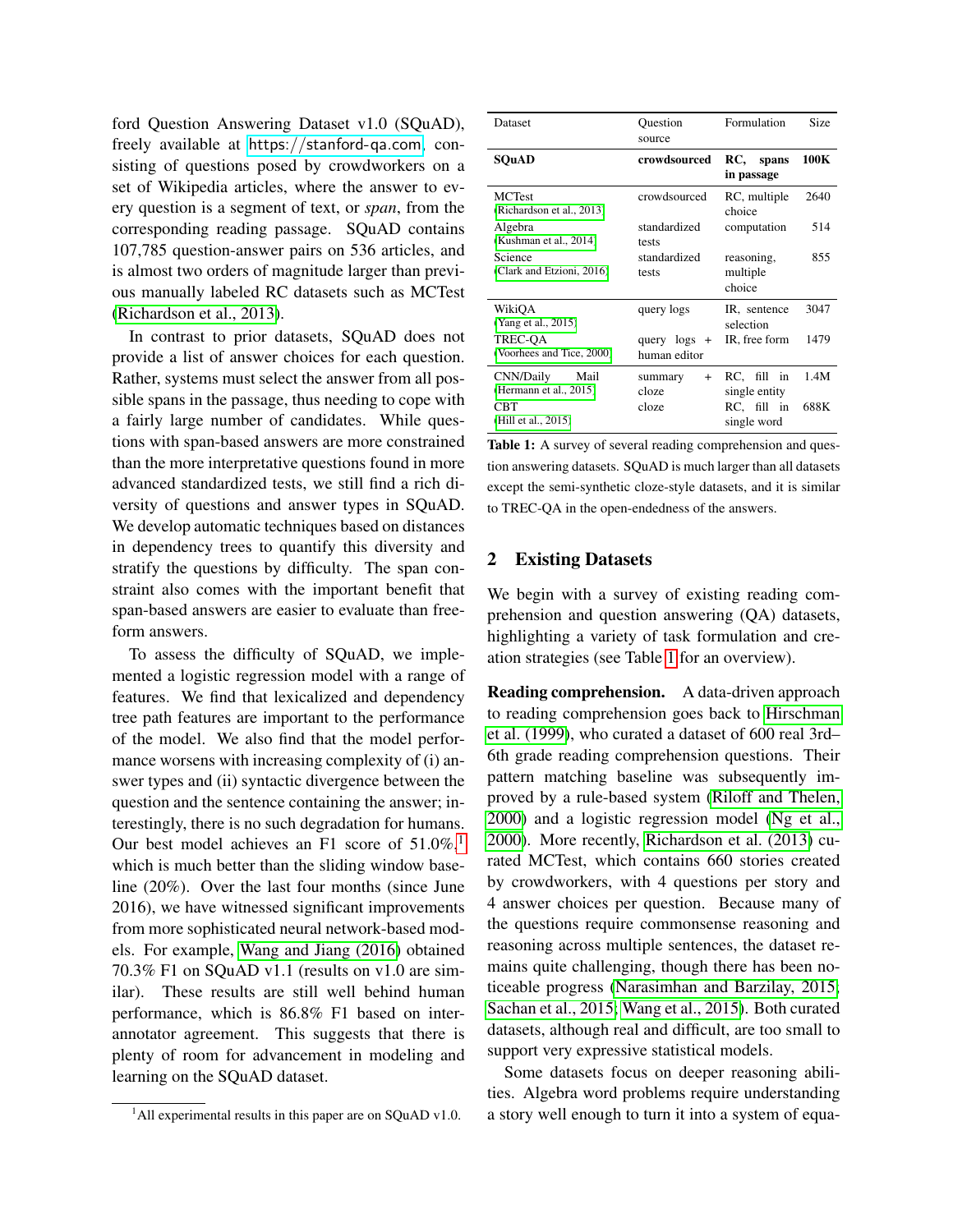tions, which can be easily solved to produce the answer [\(Kushman et al., 2014; Hosseini et al., 2014\)](#page-0-1). BAbI [\(Weston et al., 2015\)](#page-0-1), a fully synthetic RC dataset, is stratified by different types of reasoning required to solve each task. [Clark and Etzioni \(2016\)](#page-0-1) describe the task of solving 4th grade science exams, and stress the need to reason with world knowledge.

Open-domain question answering. The goal of open-domain QA is to answer a question from a large collection of documents. The annual evaluations at the Text REtreival Conference (TREC) [\(Voorhees and Tice, 2000\)](#page-0-1) led to many advances in open-domain QA, many of which were used in IBM Watson for Jeopardy! [\(Ferrucci et al., 2013\)](#page-0-1). Recently, [Yang et al. \(2015\)](#page-0-1) created the WikiQA dataset, which, like SQuAD, use Wikipedia passages as a source of answers, but their task is sentence selection, while ours requires selecting a specific span in the sentence.

Selecting the span of text that answers a question is similar to *answer extraction*, the final step in the open-domain QA pipeline, methods for which include bootstrapping surface patterns [\(Ravichandran](#page-0-1) [and Hovy, 2002\)](#page-0-1), using dependency trees [\(Shen and](#page-0-1) [Klakow, 2006\)](#page-0-1), and using a factor graph over multiple sentences [\(Sun et al., 2013\)](#page-0-1). One key difference between our RC setting and answer extraction is that answer extraction typically exploits the fact that the answer occurs in multiple documents [\(Brill](#page-0-1) [et al., 2002\)](#page-0-1), which is more lenient than in our setting, where a system only has access to a single reading passage.

Cloze datasets. Recently, researchers have constructed cloze datasets, in which the goal is to predict the missing word (often a named entity) in a passage. Since these datasets can be automatically generated from naturally occurring data, they can be extremely large. The Children's Book Test (CBT) [\(Hill et al., 2015\)](#page-0-1), for example, involves predicting a blanked-out word of a sentence given the 20 previous sentences. [Hermann et al. \(2015\)](#page-0-1) constructed a corpus of cloze style questions by blanking out entities in abstractive summaries of CNN / Daily News articles; the goal is to fill in the entity based on the original article. While the size of this dataset is impressive, [Chen et al. \(2016\)](#page-0-1) showed that the dataset requires less reasoning than previously thought, and

#### Paragraph 1 of 43

Spend around 4 minutes on the following paragraph to ask 5 questions! If you can't ask 5 questions, ask 4 or 3 (worse), but do your best to ask 5. Select the answer from the paragraph by clicking on 'Select Answer', and then highlight the smallest segment of the paragraph that answers the question.

Oxygen is a chemical element with symbol O and atomic number 8. It is a member of the chalcogen group on the periodic table and is a highly reactive nonmetal and oxidizing agent that readily forms compounds (notably oxides) with most elements. By mass, oxygen is the third-most abundant element in the universe, after hydrogen and helium. At standard temperature and pressure, two atoms of the element bind to form dioxygen, a colorless and odorless diatomic gas with the formula O 2. Diatomic oxygen gas constitutes 20.8% of the Earth's atmosphere. However, monitoring of

atmospheric oxygen levels show a global downward trend, because of fossil-fuel burning. Oxygen is the most abundant element by mass in the Earth's crust as part of oxide compounds such as silicon dioxide, making up almost half of the crust's mass

# When asking questions, **avoid using** the same words/phrases as in the<br>paragraph. Also, you are encouraged to pose **hard questions**.

Ask a question here. Try using your own word:

Ask a question here. Try using your own word:

Select Ar

Figure 2: The crowd-facing web interface used to collect the dataset encourages crowdworkers to use their own words while asking questions.

concluded that performance is almost saturated.

One difference between SQuAD questions and cloze-style queries is that answers to cloze queries are single words or entities, while answers in SQuAD often include non-entities and can be much longer phrases. Another difference is that SQuAD focuses on questions whose answers are entailed by the passage, whereas the answers to cloze-style queries are merely suggested by the passage.

## 3 Dataset Collection

We collect our dataset in three stages: curating passages, crowdsourcing question-answers on those passages, and obtaining additional answers.

Passage curation. To retrieve high-quality articles, we used Project Nayuki's Wikipedia's internal PageRanks to obtain the top 10000 articles of English Wikipedia, from which we sampled 536 articles uniformly at random. From each of these articles, we extracted individual paragraphs, stripping away images, figures, tables, and discarding paragraphs shorter than 500 characters. The result was 23,215 paragraphs for the 536 articles covering a wide range of topics, from musical celebrities to abstract concepts. We partitioned the articles randomly into a training set (80%), a development set (10%),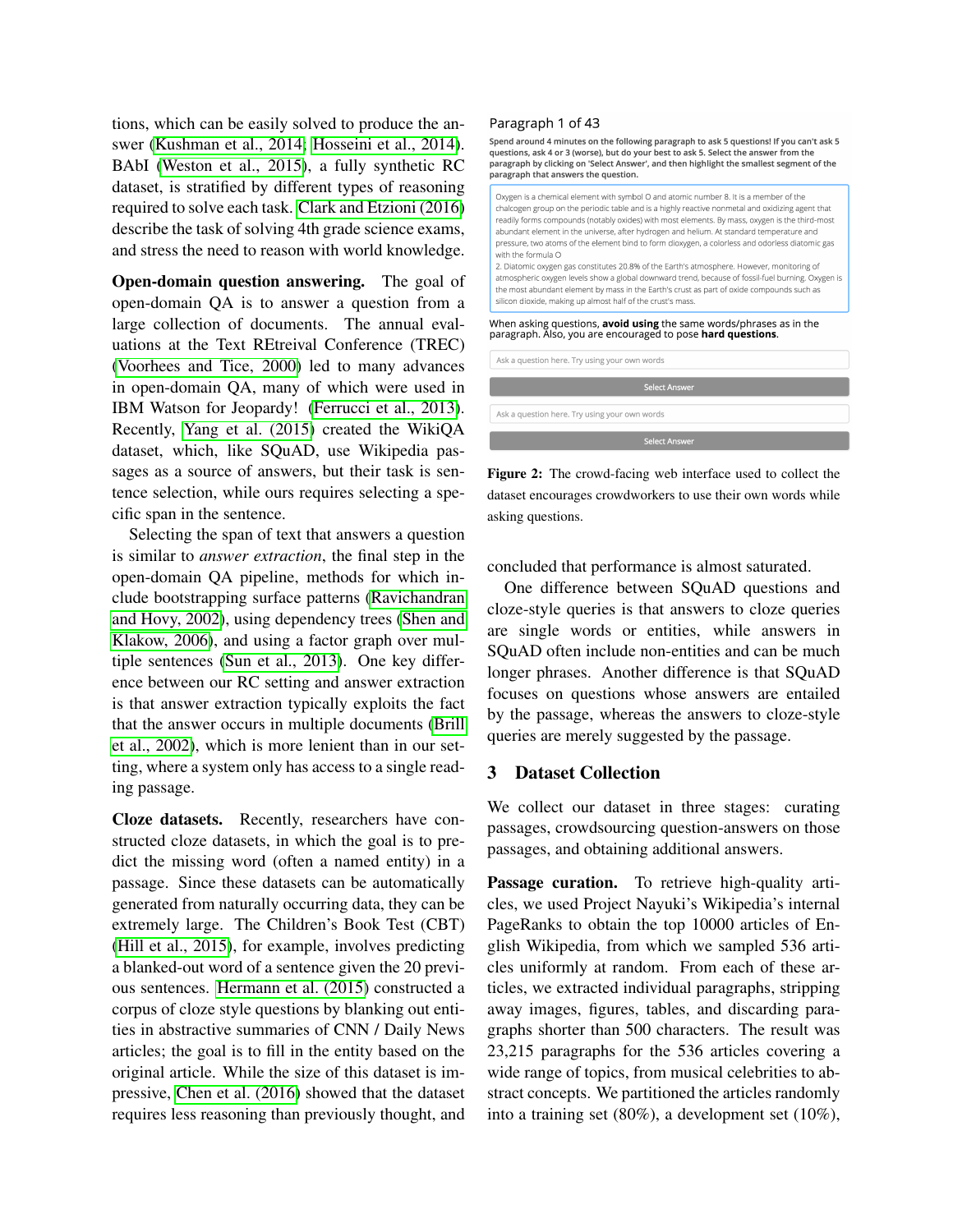and a test set (10%).

Question-answer collection. Next, we employed crowdworkers to create questions. We used the Daemo platform [\(Gaikwad et al., 2015\)](#page-0-1), with Amazon Mechanical Turk as its backend. Crowdworkers were required to have a 97% HIT acceptance rate, a minimum of 1000 HITs, and be located in the United States or Canada. Workers were asked to spend 4 minutes on every paragraph, and paid \$9 per hour for the number of hours required to complete the article. The task was reviewed favorably by crowdworkers, receiving positive comments on Turkopticon.

On each paragraph, crowdworkers were tasked with asking and answering up to 5 questions on the content of that paragraph. The questions had to be entered in a text field, and the answers had to be highlighted in the paragraph. To guide the workers, tasks contained a sample paragraph, and examples of good and bad questions and answers on that paragraph along with the reasons they were categorized as such. Additionally, crowdworkers were encouraged to ask questions in their own words, without copying word phrases from the paragraph. On the interface, this was reinforced by a reminder prompt at the beginning of every paragraph, and by disabling copy-paste functionality on the paragraph text.

Additional answers collection. To get an indication of human performance on SQuAD and to make our evaluation more robust, we obtained at least 2 additional answers for each question in the development and test sets. In the secondary answer generation task, each crowdworker was shown only the questions along with the paragraphs of an article, and asked to select the shortest span in the paragraph that answered the question. If a question was not answerable by a span in the paragraph, workers were asked to submit the question without marking an answer. Workers were recommended a speed of 5 questions for 2 minutes, and paid at the same rate of \$9 per hour for the number of hours required for the entire article. Over the development and test sets, 2.6% of questions were marked unanswerable by at least one of the additional crowdworkers.

<span id="page-3-0"></span>

| Answer type        | Percentage | Example                 |
|--------------------|------------|-------------------------|
| Date               | 8.9%       | 19 October 1512         |
| Other Numeric      | $10.9\%$   | 12                      |
| Person             | 12.9%      | Thomas Coke             |
| Location           | $4.4\%$    | Germany                 |
| Other Entity       | 15.3%      | <b>ABC</b> Sports       |
| Common Noun Phrase | 31.8%      | property damage         |
| Adjective Phrase   | $3.9\%$    | second-largest          |
| Verb Phrase        | 5.5%       | returned to Earth       |
| Clause             | 3.7%       | to avoid trivialization |
| Other              | $2.7\%$    | quietly                 |

Table 2: We automatically partition our answers into the following categories. Our dataset consists of large number of answers beyond proper noun entities.

## <span id="page-3-1"></span>4 Dataset Analysis

To understand the properties of SQuAD, we analyze the questions and answers in the development set. Specifically, we explore the (i) diversity of answer types, (ii) the difficulty of questions in terms of type of reasoning required to answer them, and (iii) the degree of syntactic divergence between the question and answer sentences.

Diversity in answers. We automatically categorize the answers as follows: We first separate the numerical and non-numerical answers. The non-numerical answers are categorized using constituency parses and POS tags generated by Stanford CoreNLP. The proper noun phrases are further split into person, location and other entities using NER tags. In Table [2,](#page-3-0) we can see dates and other numbers make up 19.8% of the data; 32.6% of the answers are proper nouns of three different types; 31.8% are common noun phrases answers; and the remaining 15.8% are made up of adjective phrases, verb phrases, clauses and other types.

Reasoning required to answer questions. To get a better understanding of the reasoning required to answer the questions, we sampled 4 questions from each of the 48 articles in the development set, and then manually labeled the examples with the categories shown in Table [3.](#page-4-0) The results show that all examples have some sort of lexical or syntactic divergence between the question and the answer in the passage. Note that some examples fall into more than one category.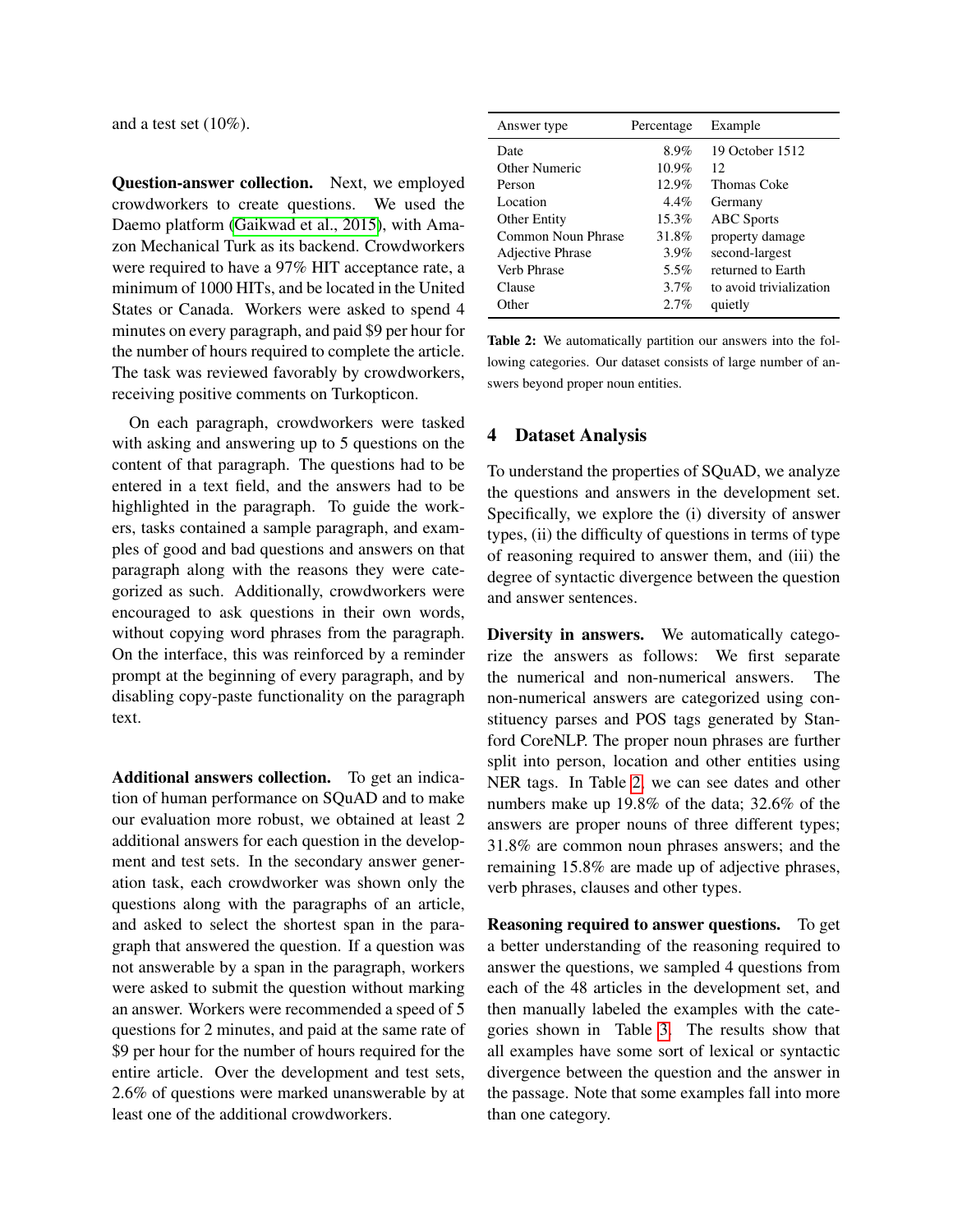<span id="page-4-0"></span>

| Reasoning                              | Description                                                                                                                                                                          | Example                                                                                                                                                                                                                                                            | Percentage |
|----------------------------------------|--------------------------------------------------------------------------------------------------------------------------------------------------------------------------------------|--------------------------------------------------------------------------------------------------------------------------------------------------------------------------------------------------------------------------------------------------------------------|------------|
| Lexical variation<br>(synonymy)        | Major correspondences between<br>the question and the answer sen-<br>tence are synonyms.                                                                                             | Q: What is the Rankine cycle sometimes called?<br>Sentence: The Rankine cycle is sometimes re-<br>ferred to as a practical Carnot cycle.                                                                                                                           | 33.3%      |
| Lexical variation<br>(world knowledge) | Major correspondences between<br>the question and the answer sen-<br>tence require world knowledge to<br>resolve.                                                                    | Q: Which governing bodies have veto power?<br>Sen.: The European Parliament and the Council of<br>the European Union have powers of amendment<br>and veto during the legislative process.                                                                          | 9.1%       |
| Syntactic variation                    | After the question is paraphrased<br>into declarative form, its syntac-<br>tic dependency structure does not<br>match that of the answer sentence<br>even after local modifications. | Q: What Shakespeare scholar is currently on the<br>faculty?<br>Sen.: <b>Current faculty include</b> the anthropol-<br>ogist Marshall Sahlins, , Shakespeare scholar<br>David Bevington.                                                                            | 64.1%      |
| Multiple sentence<br>reasoning         | There is anaphora, or higher-level<br>fusion of multiple sentences is re-<br>quired.                                                                                                 | Q: What collection does the V&A Theatre $\&$ Per-<br>formance galleries hold?<br>Sen.: The V&A Theatre & Performance gal-<br>leries opened in March 2009.<br>They<br>$\ddotsc$<br>hold the UK's biggest national collection of<br>material about live performance. | 13.6%      |
| Ambiguous                              | We don't agree with the crowd-<br>workers' answer, or the question<br>does not have a unique answer.                                                                                 | Q: What is the main goal of criminal punishment?<br>Sen.: Achieving crime control via incapacitation<br>and deterrence is a major goal of criminal punish-<br>ment.                                                                                                | $6.1\%$    |

Table 3: We manually labeled 192 examples into one or more of the above categories. Words relevant to the corresponding reasoning type are bolded, and the crowdsourced answer is underlined.

<span id="page-4-1"></span>

| Q: What department store is thought to be the first in the world?<br>S: Bainbridge's is often cited as the world's first department store. |                                                                                                                                          |                              |  |
|--------------------------------------------------------------------------------------------------------------------------------------------|------------------------------------------------------------------------------------------------------------------------------------------|------------------------------|--|
| Path:                                                                                                                                      |                                                                                                                                          |                              |  |
| first                                                                                                                                      | $\xleftarrow{\text{xcomp}}$ thought $\xrightarrow{\text{nsubipass}}$ store $\xrightarrow{\text{det}}$ what<br><b>↓delete</b> ↓substitute | <b><i><u>Uinsert</u></i></b> |  |
|                                                                                                                                            | first $\xleftarrow{\text{amod}}$ store $\xleftarrow{\text{nmod}}$ cited $\xrightarrow{\text{nsubipass}}$ Bainbridge's                    |                              |  |
| Edit cost:                                                                                                                                 |                                                                                                                                          |                              |  |
|                                                                                                                                            |                                                                                                                                          |                              |  |

Figure 3: An example walking through the computation of the syntactic divergence between the question Q and answer sentence S.

Stratification by syntactic divergence. We also develop an automatic method to quantify the syntactic divergence between a question and the sentence containing the answer. This provides another way to measure the difficulty of a question and to stratify the dataset, which we return to in Section [6.3.](#page-8-0)

We illustrate how we measure the divergence with the example in Figure [3.](#page-4-1) We first detect anchors (word-lemma pairs common to both the question and answer sentences); in the example, the anchor is "*first*". The two unlexicalized paths, one from the anchor "*first*" in the question to the wh-word "*what*", and the other from the anchor in the answer sentence and to the answer span "*Bainbridge's*", are then extracted from the dependency parse trees. We measure the edit distance between these two paths, which we define as the minimum number of deletions or insertions to transform one path into the other. The syntactic divergence is then defined as the minimum edit distance over all possible anchors. The histogram in Figure [4a](#page-5-0) shows that there is a wide range of syntactic divergence in our dataset. We also show a concrete example where the edit distance is 0 and another where it is 6. Note that our syntactic divergence ignores lexical variation. Also, small divergence does not mean that a question is easy since there could be other candidates with similarly small divergence.

## 5 Methods

We developed a logistic regression model and compare its accuracy with that of three baseline methods.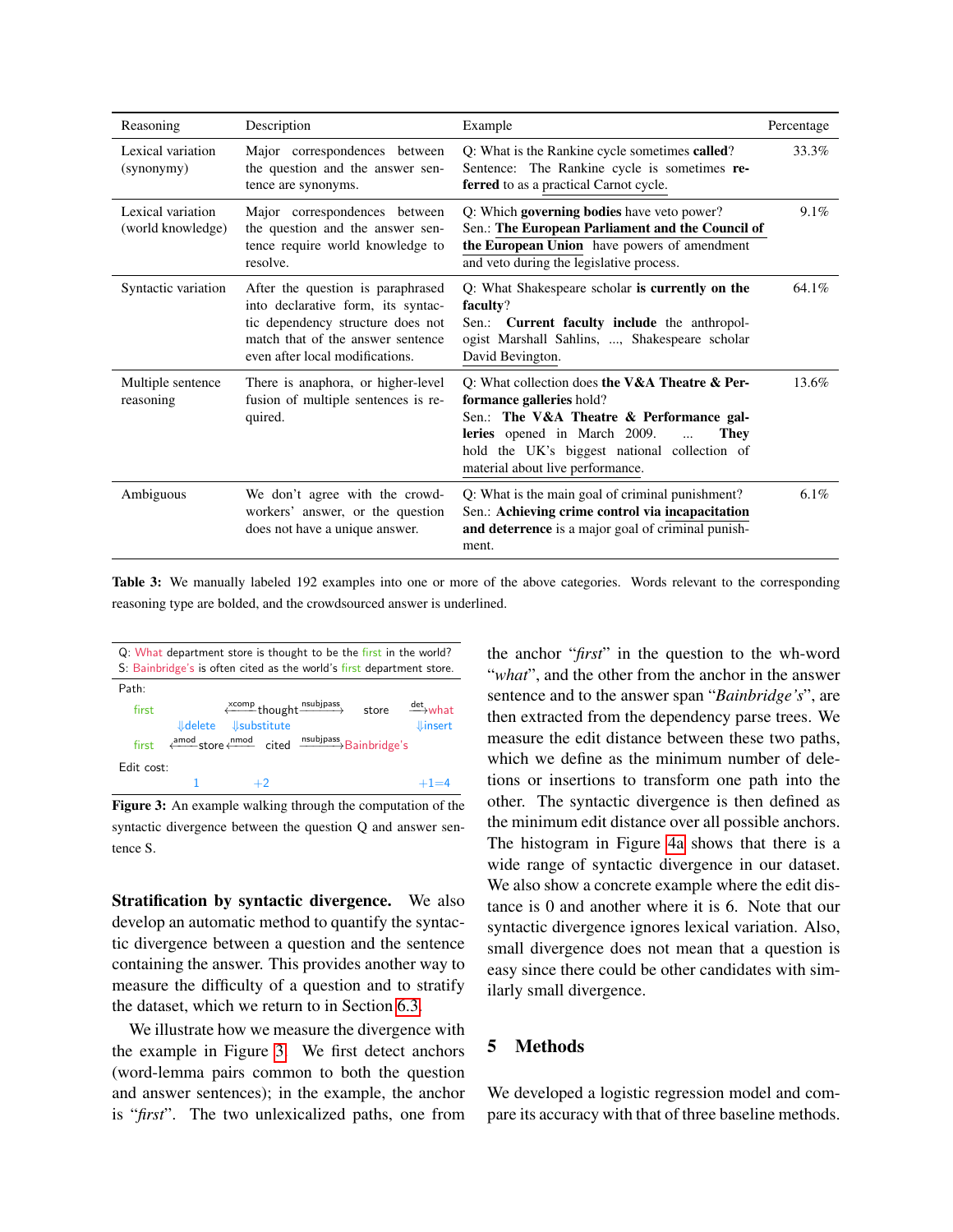<span id="page-5-0"></span>

Q: What impact did the high school education movement have on the presence of skilled workers? S: During the mass high school education movement from 1910 – 1940 , there was an increase in skilled workers. Path:

| school | compound | movement | nsubi                   | have | $\frac{dobj}{d}$              | impact | $\frac{\text{det}}{\text{det}}$ | What                  |
|--------|----------|----------|-------------------------|------|-------------------------------|--------|---------------------------------|-----------------------|
| school | compound | movement | $\frac{\text{mod}}{\ }$ | 1910 | $\frac{\text{acl}}{\text{L}}$ | was    | nsubi                           | <i><u>ncrease</u></i> |

(c) An example of a question-answer pair with edit distance 6.

Figure 4: We use the edit distance between the unlexicalized dependency paths in the question and the sentence containing the answer to measure *syntactic divergence*.

Candidate answer generation. For all four methods, rather than considering all  $O(L^2)$  spans as candidate answers, where  $L$  is the number of words in the sentence, we only use spans which are constituents in the constituency parse generated by Stanford CoreNLP. Ignoring punctuation and articles, we find that 77.3% of the correct answers in the development set are constituents. This places an effective ceiling on the accuracy of our methods. During training, when the correct answer of an example is not a constituent, we use the shortest constituent containing the correct answer as the target.

#### 5.1 Sliding Window Baseline

For each candidate answer, we compute the unigram/bigram overlap between the sentence containing it (excluding the candidate itself) and the question. We keep all the candidates that have the maximal overlap. Among these, we select the best one using the sliding-window approach proposed in [Richardson et al. \(2013\)](#page-0-1).

In addition to the basic sliding window approach, we also implemented the distance-based extension [\(Richardson et al., 2013\)](#page-0-1). Whereas [Richard](#page-0-1)[son et al. \(2013\)](#page-0-1) used the entire passage as the context of an answer, we used only the sentence containing the candidate answer for efficiency.

#### 5.2 Logistic Regression

In our logistic regression model, we extract several types of features for each candidate answer. We discretize each continuous feature into 10 equallysized buckets, building a total of 180 million features, most of which are lexicalized features or dependency tree path features. The descriptions and examples of the features are summarized in Table [4.](#page-6-0)

The matching word and bigram frequencies as well as the root match features help the model pick the correct sentences. Length features bias the model towards picking common lengths and positions for answer spans, while span word frequencies bias the model against uninformative words. Constituent label and span POS tag features guide the model towards the correct answer types. In addition to these basic features, we resolve lexical variation using lexicalized features, and syntactic variation using dependency tree path features.

The multiclass log-likelihood loss is optimized using AdaGrad with an initial learning rate of 0.1. Each update is performed on the batch of all questions in a paragraph for efficiency, since they share the same candidates.  $L_2$  regularization is used, with a coefficient of 0.1 divided by the number of batches. The model is trained with three passes over the train-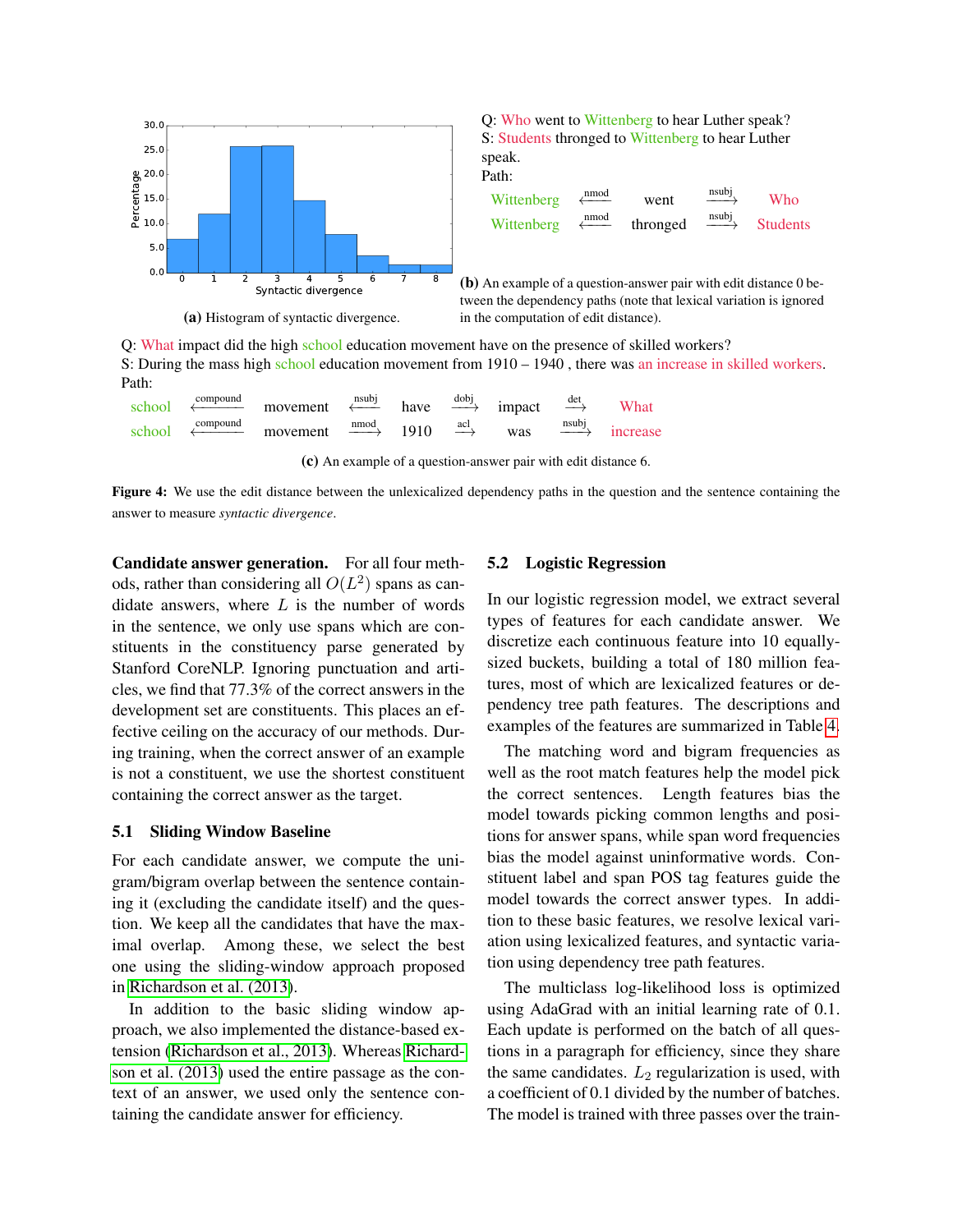<span id="page-6-0"></span>

| <b>Feature Groups</b>           | Description                                                                                                                                                                                                                                                                 | Examples                                                                                                                             |
|---------------------------------|-----------------------------------------------------------------------------------------------------------------------------------------------------------------------------------------------------------------------------------------------------------------------------|--------------------------------------------------------------------------------------------------------------------------------------|
| Matching<br>Word<br>Frequencies | Sum of the TF-IDF of the words that occur in both the question and the<br>sentence containing the candidate answer. Separate features are used<br>for the words to the left, to the right, inside the span, and in the whole<br>sentence.                                   | Span: $[0 \leq \text{sum} < 0.01]$<br>Left: $[7.9 \leq \text{sum} < 10.7]$                                                           |
| Matching Bigram<br>Frequencies  | Same as above, but using bigrams. We use the generalization of the<br>TF-IDF described in Shirakawa et al. (2015).                                                                                                                                                          | Span: $[0 \leq sum < 2.4]$<br>Left: $[0 \leq \text{sum} < 2.7]$                                                                      |
| Root Match                      | Whether the dependency parse tree roots of the question and sentence<br>match, whether the sentence contains the root of the dependency parse<br>tree of the question, and whether the question contains the root of the<br>dependency parse tree of the sentence.          | Root Match $=$ False                                                                                                                 |
| Lengths                         | Number of words to the left, to the right, inside the span, and in the<br>whole sentence.                                                                                                                                                                                   | Span: $[1 \leq m \leq 2]$<br>Left: $[15 \leq num < 19]$                                                                              |
| Span Word<br>Frequencies        | Sum of the TF-IDF of the words in the span, regardless of whether they<br>appear in the question.                                                                                                                                                                           | Span: $[5.2 \leq \text{sum} < 6.9]$                                                                                                  |
| <b>Constituent Label</b>        | Constituency parse tree label of the span, optionally combined with the<br>wh-word in the question.                                                                                                                                                                         | Span: NP<br>Span: NP, wh-word: "what"                                                                                                |
| Span POS Tags                   | Sequence of the part-of-speech tags in the span, optionally combined<br>with the wh-word in the question.                                                                                                                                                                   | Span: [NN]<br>Span: [NN], wh-word: "what"                                                                                            |
| Lexicalized                     | Lemmas of question words combined with the lemmas of words within<br>distance 2 to the span in the sentence based on the dependency parse<br>trees. Separately, question word lemmas combined with answer word<br>lemmas.                                                   | Q: "cause", S: "under" $\xleftarrow{\text{case}}$<br>Q: "fall", A: "gravity"                                                         |
| Dependency Tree<br>Paths        | For each word that occurs in both the question and sentence, the path<br>in the dependency parse tree from that word in the sentence to the span,<br>optionally combined with the path from the wh-word to the word in the<br>question. POS tags are included in the paths. | $VBZ \xrightarrow{\text{nmod}} NN$<br>what $\xrightarrow{\text{nsubj}} VBZ \xrightarrow{\text{advcl}}$<br>+ $VBZ \longrightarrow NN$ |

Table 4: Features used in the logistic regression model with examples for the question "*What causes precipitation to fall?*", sentence "*In meteorology, precipitation is any product of the condensation of atmospheric water vapor that falls under gravity.*" and answer "*gravity*". Q denotes question, A denotes candidate answer, and S denotes sentence containing the candidate answer.

ing data.

## 6 Experiments

## 6.1 Model Evaluation

We use two different metrics to evaluate model accuracy. Both metrics ignore punctuations and articles (a, an, the).

Exact match. This metric measures the percentage of predictions that match any one of the ground truth answers exactly.

(Macro-averaged) F1 score. This metric measures the average overlap between the prediction and ground truth answer. We treat the prediction and ground truth as bags of tokens, and compute their F1. We take the maximum F1 over all of the ground truth answers for a given question, and then average over all of the questions.

#### 6.2 Human Performance

We assess human performance on SQuAD's development and test sets. Recall that each of the questions in these sets has at least three answers. To evaluate human performance, we treat the second answer to each question as the human prediction, and keep the other answers as ground truth answers. The resulting human performance score on the test set is 77.0% for the exact match metric, and 86.8% for F1. Mismatch occurs mostly due to inclusion/exclusion of non-essential phrases (e.g., *monsoon trough* versus *movement of the monsoon trough*) rather than fundamental disagreements about the answer.

## 6.3 Model Performance

Table [5](#page-7-0) shows the performance of our models alongside human performance on the v1.0 of development and test sets. The logistic regression model significantly outperforms the baselines, but underperforms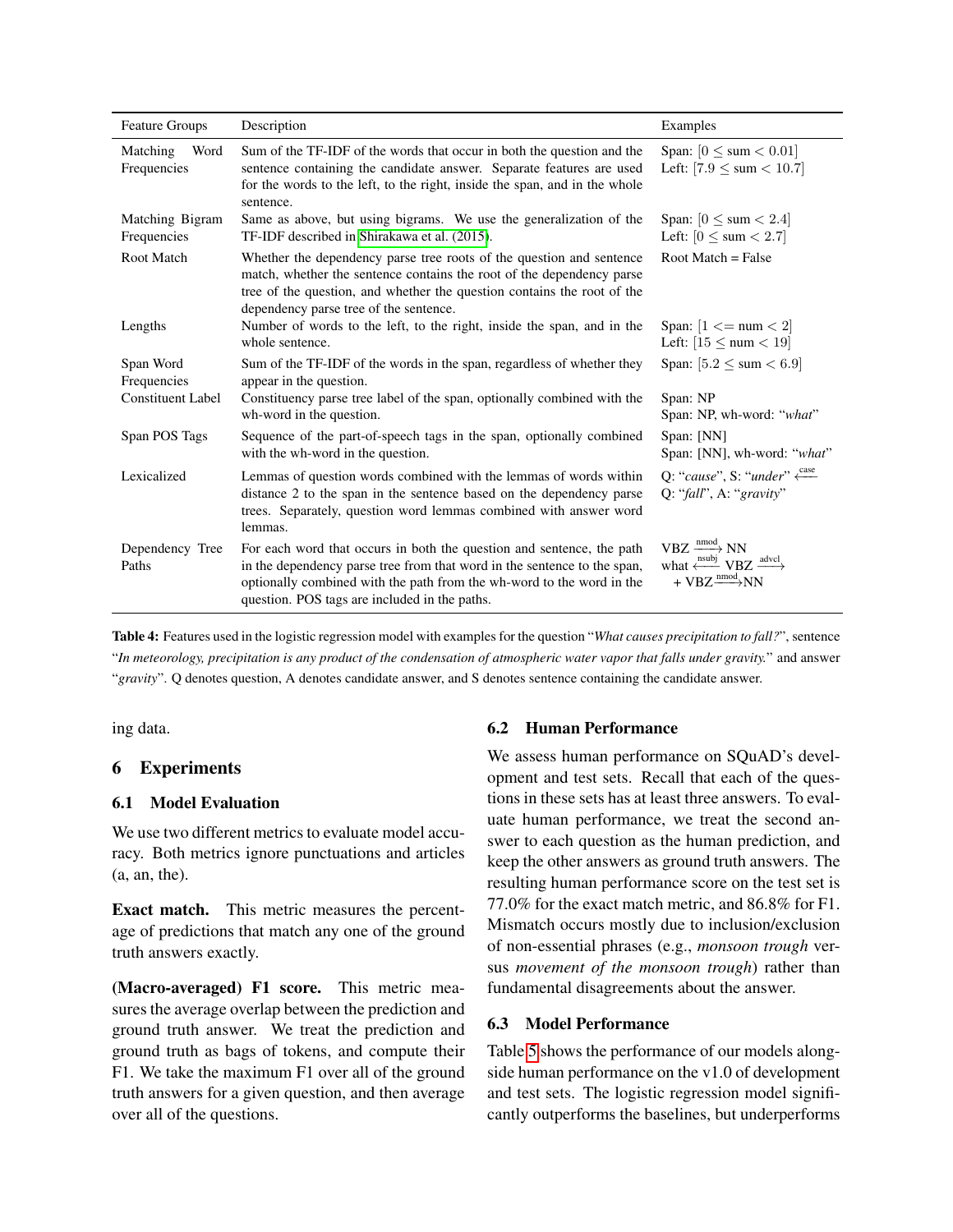<span id="page-7-0"></span>

|                              | <b>Exact Match</b> |             | F1      |         |
|------------------------------|--------------------|-------------|---------|---------|
|                              | Dev                | <b>Test</b> | Dev     | Test    |
| <b>Random Guess</b>          | $1.1\%$            | $1.3\%$     | $4.1\%$ | $4.3\%$ |
| Sliding Window               | 13.2%              | 12.5%       | 20.2%   | 19.7%   |
| Sliding Win. $+$ Dist. 13.3% |                    | 13.0%       | 20.2%   | 20.0%   |
| Logistic Regression 40.0%    |                    | $40.4\%$    | 51.0%   | 51.0%   |
| Human                        | 80.3%              | 77.0%       | 90.5%   | 86.8%   |

Table 5: Performance of various methods and humans. Logistic regression outperforms the baselines, while there is still a significant gap between humans.

<span id="page-7-1"></span>

|          | $F_1$ |  |
|----------|-------|--|
| Train    | Dev   |  |
| 91.7%    | 51.0% |  |
| 33.9%    | 35.8% |  |
| 53.5%    | 45.4% |  |
| 91.4%    | 46.4% |  |
| $91.7\%$ | 48.1% |  |
| 91.7%    | 49.7% |  |
| 91.7%    | 50.3% |  |
| 91.7%    | 50.4% |  |
| 91.8%    | 50.5% |  |
| 91.7%    | 50.5% |  |
| 91.7%    | 50.6% |  |
|          |       |  |

Table 6: Performance with feature ablations. We find that lexicalized and dependency tree path features are most important.

humans. We note that the model is able to select the sentence containing the answer correctly with 79.3% accuracy; hence, the bulk of the difficulty lies in finding the exact span within the sentence.

Feature ablations. In order to understand the features that are responsible for the performance of the logistic regression model, we perform a feature ablation where we remove one group of features from our model at a time. The results, shown in Table [6,](#page-7-1) indicate that lexicalized and dependency tree path features are most important. Comparing our analysis to the one in [Chen et al. \(2016\)](#page-0-1), we note that the dependency tree path features play a much bigger role in our dataset. Additionally, we note that with lexicalized features, the model significantly overfits the training set; however, we found that increasing  $L_2$  regularization hurts performance on the development set.

Performance stratified by answer type. To gain more insight into the performance of our logistic regression model, we report its performance across

<span id="page-7-2"></span>

|                     | Logistic Regression<br>Dev F1 | Human<br>Dev F1 |
|---------------------|-------------------------------|-----------------|
| Date                | 72.1%                         | 93.9%           |
| Other Numeric       | 62.5%                         | 92.9%           |
| Person              | 56.2%                         | 95.4%           |
| Location            | 55.4%                         | 94.1%           |
| <b>Other Entity</b> | 52.2%                         | 92.6%           |
| Common Noun Phrase  | 46.5%                         | 88.3%           |
| Adjective Phrase    | 37.9%                         | 86.8%           |
| Verb Phrase         | 31.2%                         | 82.4%           |
| Clause              | 34.3%                         | 84.5%           |
| Other               | 34.8%                         | 86.1%           |

Table 7: Performance stratified by answer types. Logistic regression performs better on certain types of answers, namely numbers and entities. On the other hand, human performance is more uniform.

<span id="page-7-3"></span>

Figure 5: Performance stratified by syntactic divergence of questions and sentences. The performance of logistic regression degrades with increasing divergence. In contrast, human performance is stable across the full range of divergence.

the answer types explored in Table [2.](#page-3-0) The results (shown in Table [7\)](#page-7-2) show that the model performs best on dates and other numbers, categories for which there are usually only a few plausible candidates, and most answers are single tokens. The model is challenged more on other named entities (i.e., location, person and other entities) because there are many more plausible candidates. However, named entities are still relatively easy to identify by their POS tag features. The model performs worst on other answer types, which together form 47.6% of the dataset. Humans have exceptional performance on dates, numbers and all named entities. Their performance on other answer types degrades only slightly.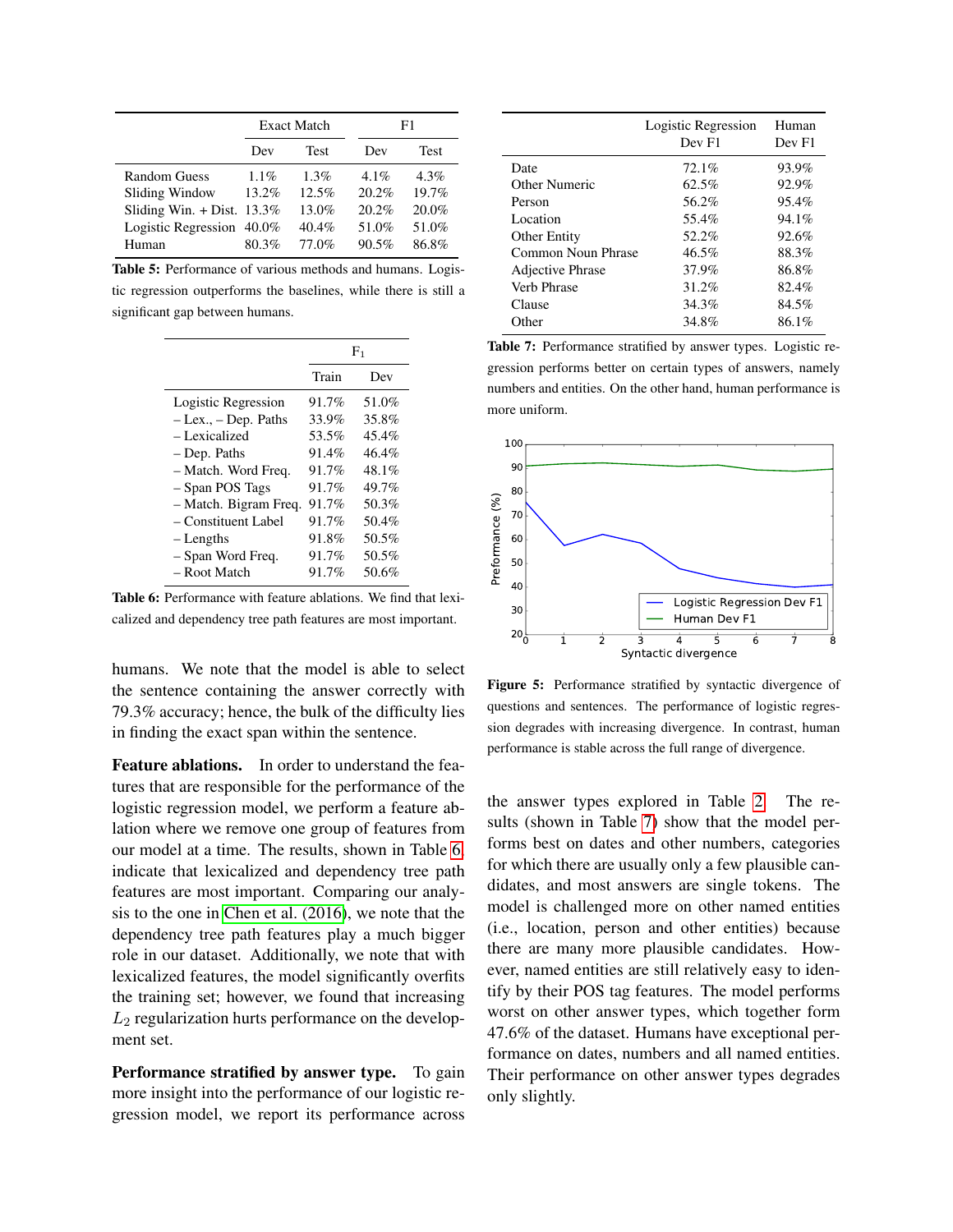<span id="page-8-0"></span>Performance stratified by syntactic divergence. As discussed in Section [4,](#page-3-1) another challenging aspect of the dataset is the syntactic divergence between the question and answer sentence. Figure [5](#page-7-3) shows that the more divergence there is, the lower the performance of the logistic regression model. Interestingly, humans do not seem to be sensitive to syntactic divergence, suggesting that deep understanding is not distracted by superficial differences. Measuring the degree of degradation could therefore be useful in determining the extent to which a model is generalizing in the right way.

# 7 Conclusion

Towards the end goal of natural language understanding, we introduce the Stanford Question Answering Dataset, a large reading comprehension dataset on Wikipedia articles with crowdsourced question-answer pairs. SQuAD features a diverse range of question and answer types. The performance of our logistic regression model, with 51.0% F1, against the human F1 of 86.8% suggests ample opportunity for improvement. We have made our dataset freely available to encourage exploration of more expressive models. Since the release of our dataset, we have already seen considerable interest in building models on this dataset, and the gap between our logistic regression model and human performance has more than halved [\(Wang and Jiang,](#page-0-1) [2016\)](#page-0-1). We expect that the remaining gap will be harder to close, but that such efforts will result in significant advances in reading comprehension.

## Reproducibility

All code, data, and experiments for this paper are available on the CodaLab platform:

[https://worksheets.codalab.org/worksheets/](https://worksheets.codalab.org/worksheets/0xd53d03a48ef64b329c16b9baf0f99b0c/) [0xd53d03a48ef64b329c16b9baf0f99b0c/](https://worksheets.codalab.org/worksheets/0xd53d03a48ef64b329c16b9baf0f99b0c/) .

## Acknowledgments

We would like to thank Durim Morina and Professor Michael Bernstein for their help in crowdsourcing the collection of our dataset, both in terms of funding and technical support of the Daemo platform.

#### References

- J. Berant, V. Srikumar, P. Chen, A. V. Linden, B. Harding, B. Huang, P. Clark, and C. D. Manning. 2014. Modeling biological processes for reading comprehension. In *Empirical Methods in Natural Language Processing (EMNLP)*.
- E. Brill, S. Dumais, and M. Banko. 2002. An analysis of the AskMSR question-answering system. In *Association for Computational Linguistics (ACL)*, pages 257– 264.
- D. Chen, J. Bolton, and C. D. Manning. 2016. A thorough examination of the CNN / Daily Mail reading comprehension task. In *Association for Computational Linguistics (ACL)*.
- P. Clark and O. Etzioni. 2016. My computer is an honor student but how intelligent is it? standardized tests as a measure of AI. *AI Magazine*, 37(1):5–12.
- J. Deng, W. Dong, R. Socher, L. Li, K. Li, and L. Fei-Fei. 2009. ImageNet: A large-scale hierarchical image database. In *Computer Vision and Pattern Recognition (CVPR)*, pages 248–255.
- D. Ferrucci, E. Brown, J. Chu-Carroll, J. Fan, D. Gondek, A. A. Kalyanpur, A. Lally, J. W. Murdock, E. Nyberg, J. Prager, N. Schlaefer, and C. Welty. 2013. Building Watson: An overview of the DeepQA project. *AI Magazine*, 31(3):59–79.
- S. N. Gaikwad, D. Morina, R. Nistala, M. Agarwal, A. Cossette, R. Bhanu, S. Savage, V. Narwal, K. Rajpal, J. Regino, et al. 2015. Daemo: A self-governed crowdsourcing marketplace. In *Proceedings of the 28th Annual ACM Symposium on User Interface Software & Technology*, pages 101–102.
- K. M. Hermann, T. Kočiský, E. Grefenstette, L. Espeholt, W. Kay, M. Suleyman, and P. Blunsom. 2015. Teaching machines to read and comprehend. In *Advances in Neural Information Processing Systems (NIPS)*.
- F. Hill, A. Bordes, S. Chopra, and J. Weston. 2015. The goldilocks principle: Reading children's books with explicit memory representations. In *International Conference on Learning Representations (ICLR)*.
- L. Hirschman, M. Light, E. Breck, and J. D. Burger. 1999. Deep read: A reading comprehension system. In *Association for Computational Linguistics (ACL)*, pages 325–332.
- M. J. Hosseini, H. Hajishirzi, O. Etzioni, and N. Kushman. 2014. Learning to solve arithmetic word problems with verb categorization. In *Empirical Methods in Natural Language Processing (EMNLP)*, pages 523–533.
- N. Kushman, Y. Artzi, L. Zettlemoyer, and R. Barzilay. 2014. Learning to automatically solve algebra word problems. In *Association for Computational Linguistics (ACL)*.